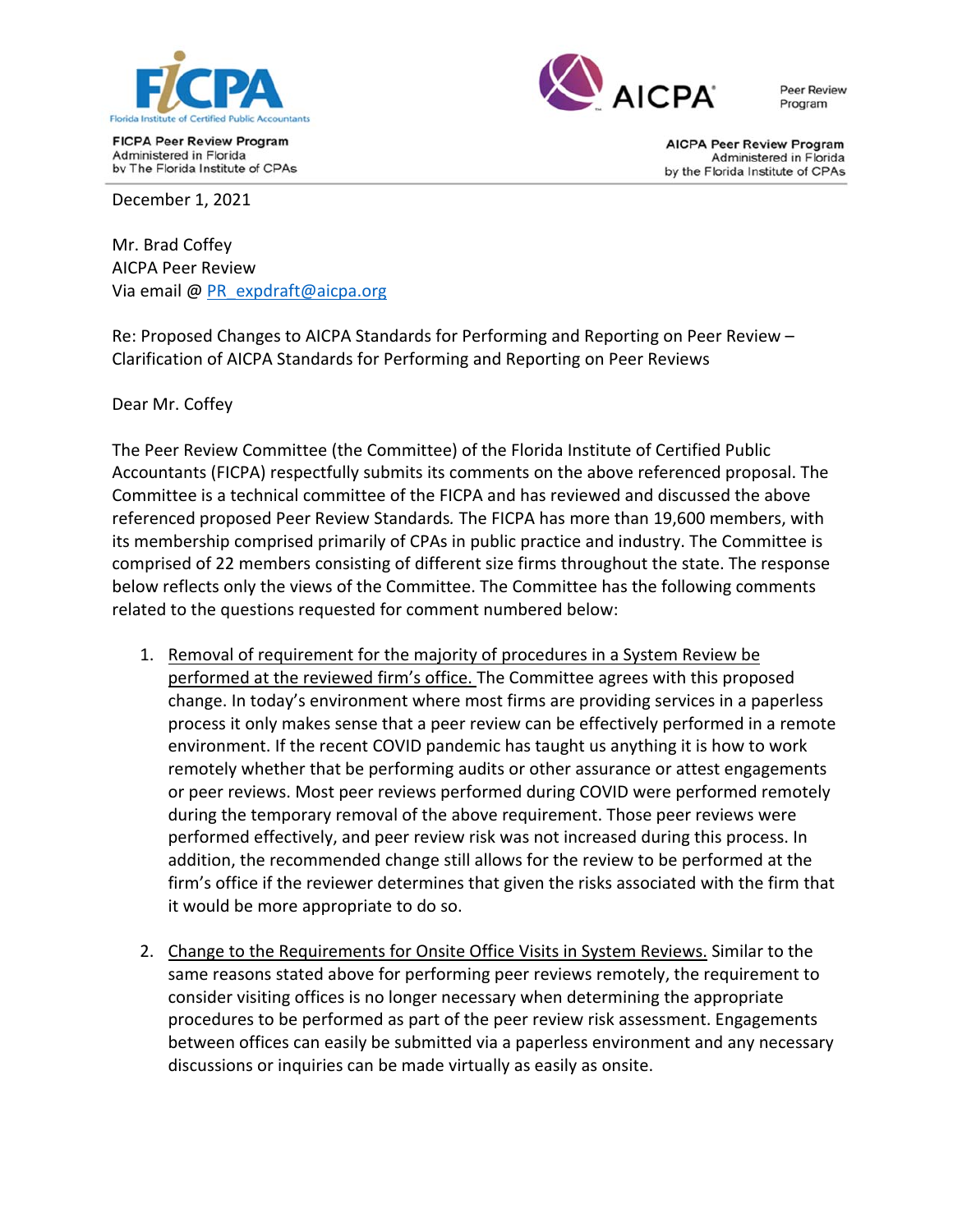- 3. Removal of requirement for surprise engagements in system reviews. The committee agrees with the removal of the requirement. If number 1 above is approved to allow system reviews to be conducted remotely, the selection of a surprise engagement is really not possible in the sense as when performed at the firm's office. In addition, given current technology if the reviewer felt based on risk that such an engagement should be selected, one can easily be selected to be uploaded in a remote setting. The committee also noted that during Florida RAB meetings there has been no empirical evidence that the selection of the surprise engagement has yielded any different results during the peer review process.
- 4. Removal of the term "Significant Deficiency" in Engagement Reviews. The committee agrees that the term "significant deficiencies" should be removed from the standards and only reference to "deficiencies" is necessary since the report concludes on whether "deficiencies" were noted in one or more but not all engagements reviewed or in all engagements reviewed. The determination of whether deficiencies occurred in one or more, but not all or in all engagements has nothing to do the severity of the deficiencies noted.
- 5. Removal of the requirement that peer review documents for single audit engagements be included in materials for RAB meetings. The committee agrees that this requirement should be removed. Technical reviewers, who review all of these documents are required to go through specific training related these forms and how it relates to peer review conclusions. Providing these materials to the RAB becomes a duplicative effort and adds extra time required for volunteers. There are no other specific working papers the reviewer completes that are provided to RAB members so why is this held out differently. The committee fully understands the risk, but each AE should determine the experience and oversight results of the technical reviewers of their related AE to determine whether the RAB needs these materials or not.
- 6. Are the requirements in the proposed peer review standards clear and understandable? The Committee believes the requirements are clear and understandable. We appreciate the Standards Task Force and Peer Review Board's effort to get all of the peer review requirements into one clarified set of standards. Although the extant standards were sufficient, there were too many other places where guidance and various other materials such as the RAB Handbook were actually requirements not in standards. We feel the proposed standards also point the users (reviewers, firms, and administering entities) right to the place where they need to go for their related involvement in the peer review process. This will become immensely helpful for intended parties.
- 7. Is the application and other explanatory material helpful to support the application of the requirement. The Committee believes that the application material and other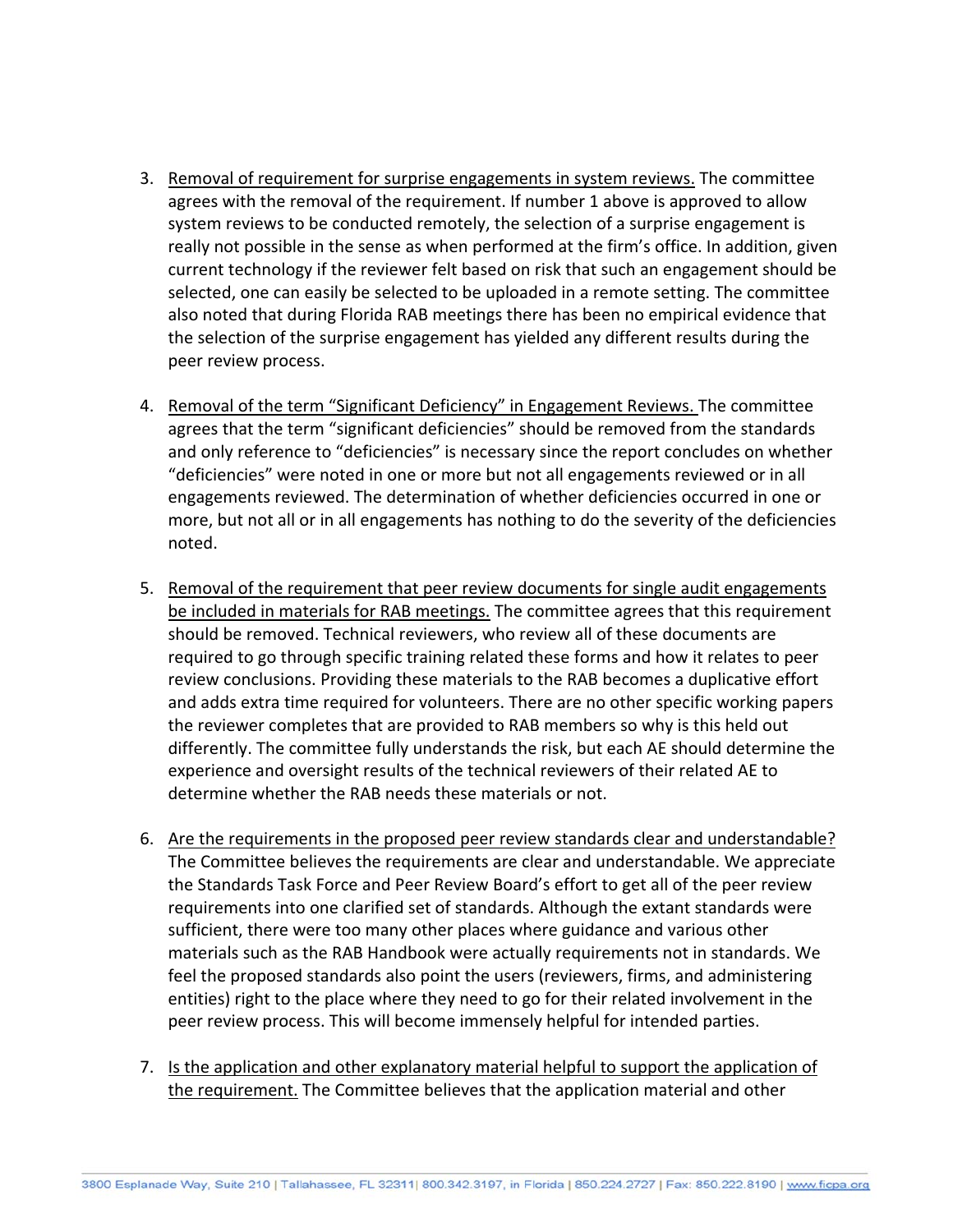explanatory material does support the requirements. The committee likes how the Appendices support the application and other explanatory material in the proposed standards.

- 8. Are the definitions easy to understand and apply? The committee believes the definitions are accurate for the most part. We would like to call attention to the following in the definitions:
	- a. Closing meeting ‐ The definition makes it sound like that meeting will always be held in advance of the exit conference. However, standards indicate that the closing meeting and exit conference could be held in advance or concurrently with the exit conference date in certain situations. We believe this should be added to the definition.
	- b. Commencement date it is always difficult to determine when the reviewer learns information that effects the results of the current review. The explanatory reference does provide additional guidance, but this is still a difficult term to understand but is acceptable as presented.
	- c. The committee believes the master glossary is helpful to all users by having all definitions in one place rather than in each section.
- 9. Do the requirements for commencing peer reviews appropriately reflect considerations for both system and engagement reviews? As noted above in the definitions the Commencement Date can be confusing, especially on a system review. The committee had a lot of discussion on this issue including what would be the appropriate definition. The committee considered at the time the engagement letter is signed; the date the review if fully scheduled in PRIMA; and the current definition. In order to provide the best scenario for due process to the firm, the Committee believed the current definition is the best at this time. The commencement date has no impact on the reviewer but does for the firm as that is when non‐compliance switches from a drop to a termination.
- 10. Is the application and other explanatory material appropriate and understandable regarding committee members who are not team captain‐qualified but practicing with a firm that has received a non‐pass peer review report rating? The committee believes the application and other explanatory material is appropriate and understandable regarding members who are not team captain qualified but are associated with a firm not receiving a pass report. That committee member may or may not have had anything to do with why or how the firm received a non‐pass peer review report and may be amply qualified to perform the duties as a committee member with the limitations noted in the requirements and application and other explanatory material. In addition, requirements to be a RAB member are different and require a RAB member to be associated with a firm that has received a Pass report on its most recent peer review.